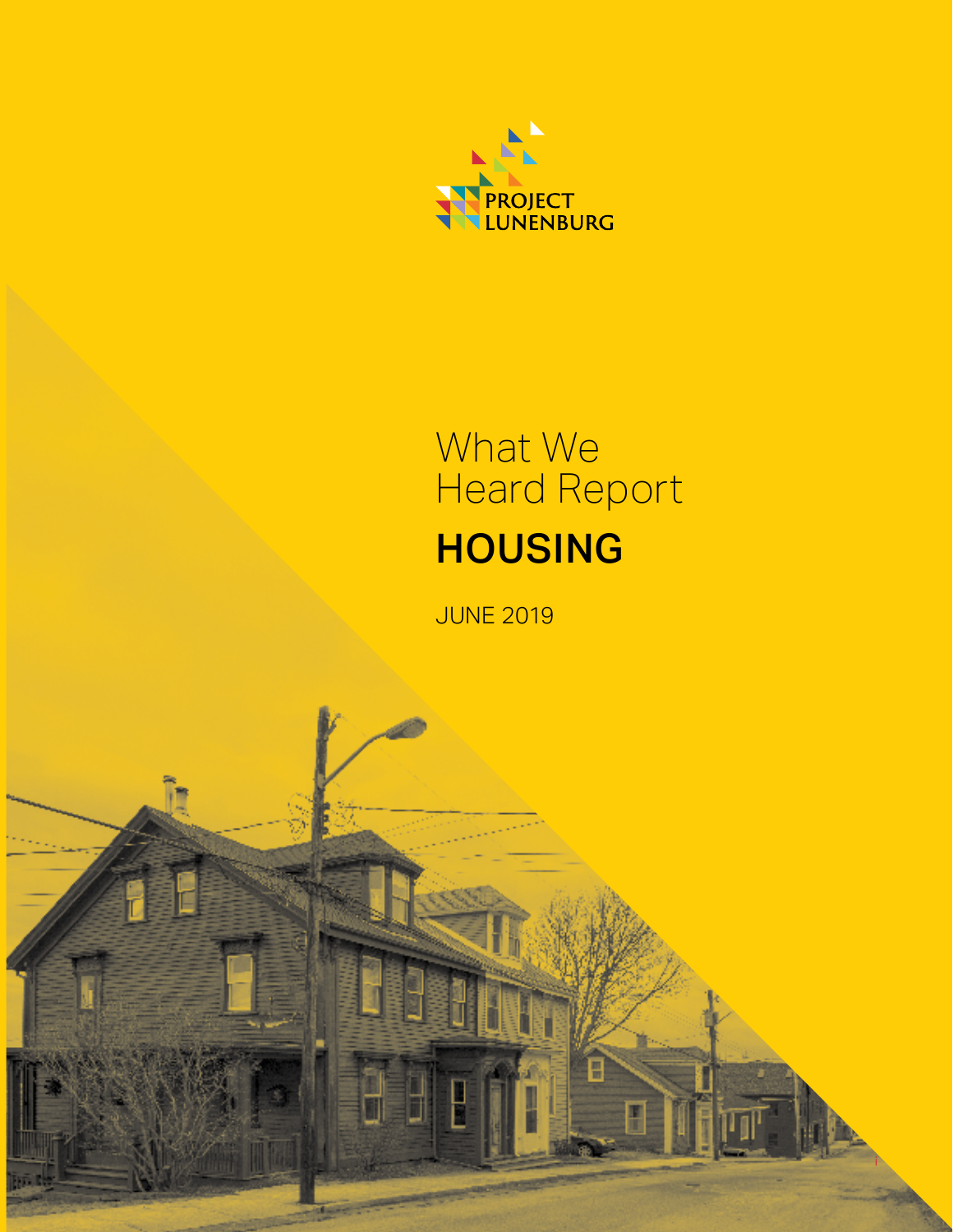| <b>What We Did</b>                                                                                                                                            | 2                           |
|---------------------------------------------------------------------------------------------------------------------------------------------------------------|-----------------------------|
| Who Was Involved<br>Survey Respondents                                                                                                                        | З<br>3                      |
| <b>Results Overview</b>                                                                                                                                       | 4                           |
| <b>Primary Themes</b><br>Affordability<br><b>Short-Term Rentals</b><br>Co-Housing & Other Alternative Models<br>Accessibility<br>Environmental Sustainability | 5<br>5<br>7<br>8<br>9<br>10 |
| <b>Vulnerable Groups Themes</b><br>Young People & Families<br>Seniors<br>Low-Income Households                                                                | 11<br>11<br>12<br>13        |
| <b>Discussion</b>                                                                                                                                             | 14                          |
| <b>References</b>                                                                                                                                             | 15                          |

What We Heard Report Housing June 2019

Project Lunenburg Town of Lunenburg Comprehensive Plan

All rights reserved, 2019.

This report was prepared by Upland Planning and Design.

## UPLAND

### **Contents**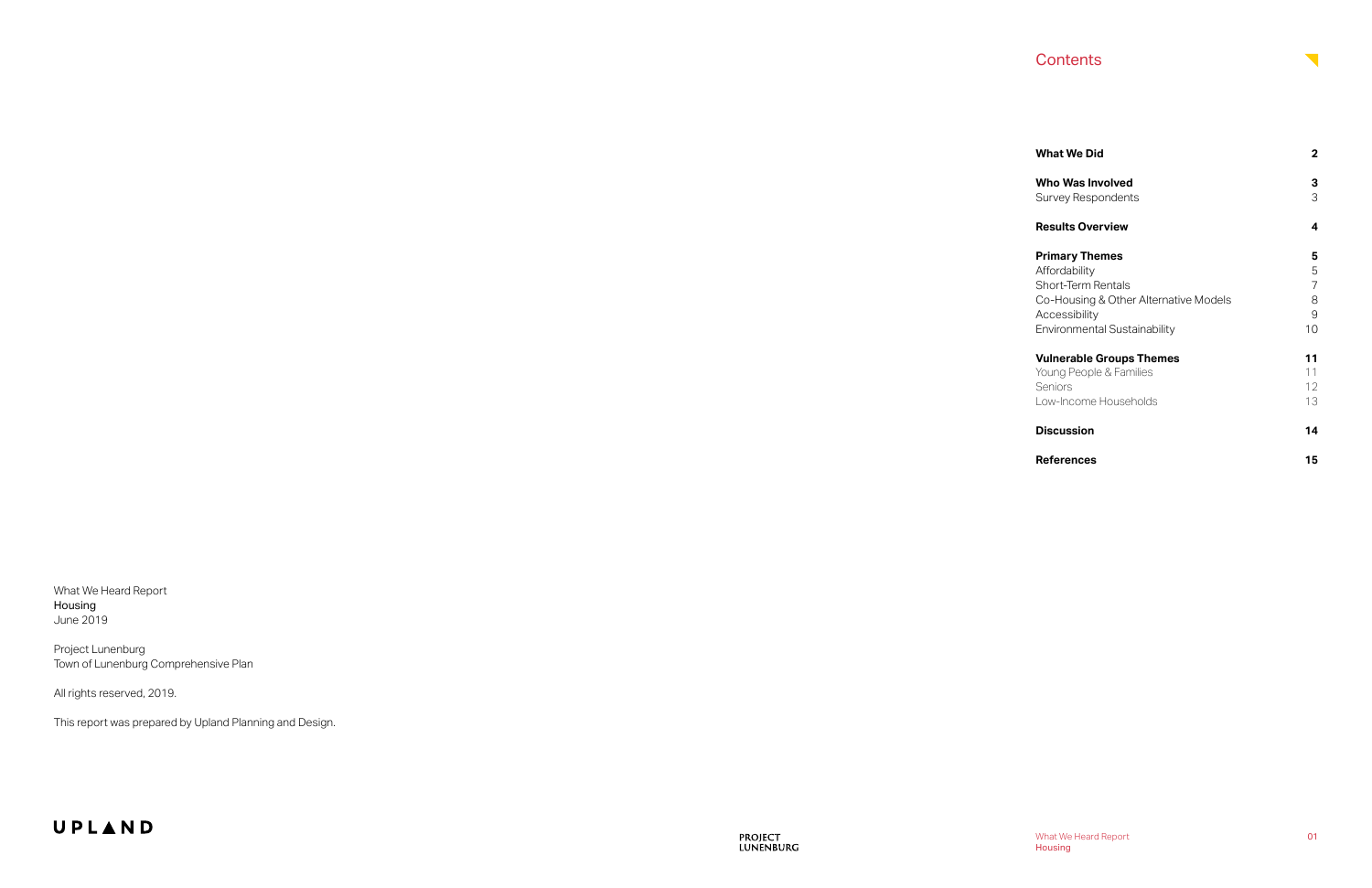<span id="page-2-0"></span>As part of Project Lunenburg and the development of a Comprehensive Community Plan, the Project Team along with the community and its stakeholders explored housing issues and opportunities. Housing was examined as an individual topic but also as part of a larger discussion about the future of Lunenburg. The Project Team collected feedback and information related to housing through five activities in the spring of 2019.

A community workshop was held at the Town firehall in April. Community members and other stakeholders discussed housing concerns and opportunities. Over 140 people were in attendance.

An online survey was open for five weeks from April to June 2019, and gathered input on personal housing experiences and priorities for the future. The 15-question survey resulted in 255 responses, reflecting the experiences and opinions of a variety of local resident households and other interested individuals. The housing survey was available to local and nearby residents, as well as other interested participants. The survey was promoted in power bills to all Town residents as well as through the project website, Facebook page and email list, and advertised through the workshop event and on posters around town.

Additional information for this report was gathered through:

- ▶ 30 of 271 online comments placed on the participatory map through Social Pinpoint
- ▶ (an earlier general online survey (the Project Lunenburg Individual Survey) with 262 respondents
- ▶ a youth focus group on housing with 4 participants

This What We Heard Report is the second in a series of ten that provides summaries of public insight on topics addressed through Project Lunenburg. The first What We Heard Report detailed findings of the Lunenburg individual survey, and those general findings are referred to throughout this paper alongside findings about housing specifically. This compilation of comments and discussions will guide the comprehensive plan and create a vision for the future of housing in Lunenburg.



The housing survey received a total of 255 responses. Looking just at the respondents that currently live within the Town of Lunenburg, 167 responses were recieved, repesenting over 7% of the total town population. A third of local resident respondents have lived in the town for over 20 years, and over 74% are full-time homeowners. Looking at the remaining responses, about a quarter came from people living within a 10-minute drive of the town, and 9% do not live in the area but have another connection to the town.

Demographic data collected as part of the survey helps us to understand where gaps exist in the results, and which groups should be targeted for future engagement. Looking at age and gender, the survey shows an underrepresentation of youth and older seniors, while women and people aged 55 to 74 are overrepresented.

Two and four-person households are overrepresented as well, while there is a significant gap in single-person households. Survey respondents are skewed towards moderate incomes between \$45,000 and \$89,999, while low-income households under \$24,999 are lacking, possibly related to underrepresentation of youth and older seniors.

Demographic information on household size and income may not be completely representative, as some households are likely represented more than once in this survey. Nevertheless, similar to the initial survey for Project Lunenburg, the conclusions suggest that these results do not fully reflect the views and experiences of youth and older seniors, as well as low-income and single-person households.



Figure 2: Length of time survey respondents have lived in the Town of Lunenburg







**PROJECT LUNENBURG**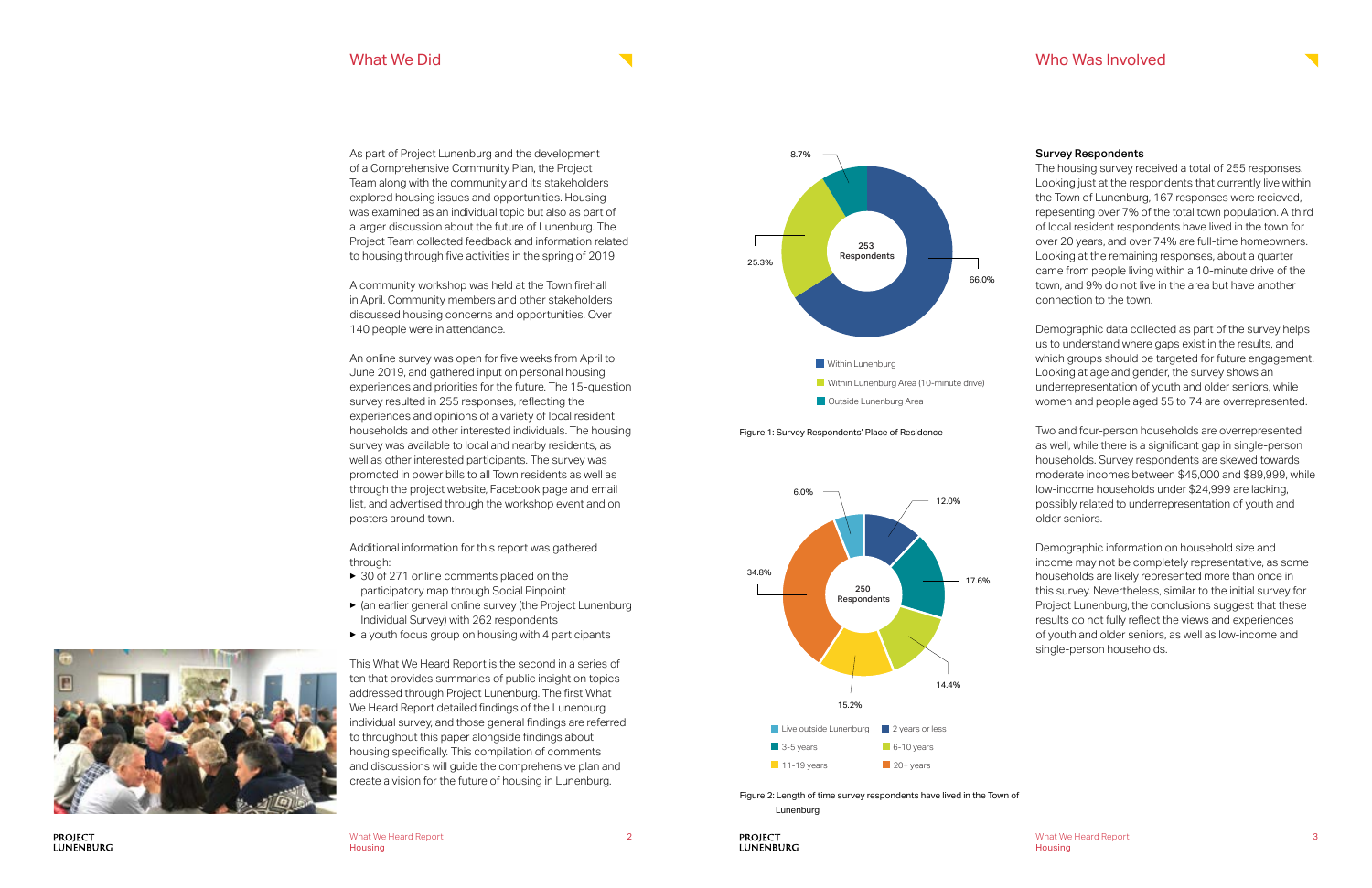These results present the themes identified through all engagement platforms, while quantitative data originates from housing survey responses. Housing was the number one issue throughout early Project Lunenburg engagement. Half of survey respondents believe it is very difficult to find housing in Lunenburg, and 34% believe it is somewhat difficult. While many comments centered around the barriers to housing in Lunenburg, when asked what were some of the greatest opportunities for the town in the next 20 years, a quarter of responses mentioned housing. This potential is discussed in the form of affordability, short-term rental oversight, co-housing and other alternative housing models, accessibility and environmental sustainability.

The following section presents details of the primary themes, and an analysis of vulnerable groups, focusing on the community's concerns around housing for young people and families, seniors, and low-income households. This discussion also analyzes survey results of respondents within these demographics, examining key issues for each.

A discussion of these results builds on the consultation findings, and looks at housing gaps and opportunities in the Town of Lunenburg. It also provides broader context and makes some high-level recommendations for ways the Comprehensive Plan could address opportunities and concerns.

Across all engagement platforms, responses were analyzed and grouped by theme. Primary themes with the greatest volume of responses are listed here and explored further. While six themes are presented in this report, these discussions are deeply intertwined and together form the complex narrative of housing in Lunenburg.

#### Affordability

Throughout the engagements on housing (including the workshop and survey) residents expressed a desire for a greater diversity of housing options that are affordable to households of all incomes, suitable to all ages and abilities, and of good quality. Affordability came up throughout each of the six key themes, and in the initial Project Lunenburg survey, 34% of respondents felt that the cost of living is a challenge in Lunenburg, while 23% felt the variety of housing was an issue. Participants urged that while tourism is an important industry for the town, this comprehensive plan should consider residents' needs first.

When current renters in the Town of Lunenburg were asked to identify challenges they had faced in securing appropriate housing, the number one concern was the lack of options, followed by difficulty affording rent, and limited lease periods. In contrast, the top three concerns for current home owners were difficulty paying property taxes, difficulty accessing amenities without a car, and homes that need major maintenance or repairs. This shows that affordability is a major concern for both tenures, though renters are also having trouble simply finding an available place to live. Anecdotally, there is an emerging trend of households renting housing elsewhere in the region, while all other aspects of their lives are in Lunenburg (extended family, child care, employment, recreation).

Among survey respondents anticipating changes to their household in the coming five years, the top responses were renovations or upgrades, downsizing, and moving out of Lunenburg. All these results point to a serious gap in the housing supply, which in some cases could be causing residents to look elsewhere for a place to live.

 $\overline{\phantom{0}}$ 

### Top Challenges for Owners

- **D** Difficulty paying property taxes
- Poor walkability 2
- **3** Property in need of maintenance

## Top Challenges for Renters Top Challenges for Renters

- **1** Lack of rental options
- 2 Unaffordable
- 3 Limited lease

## <span id="page-3-0"></span>Results Overview **Results Overview** Primary Themes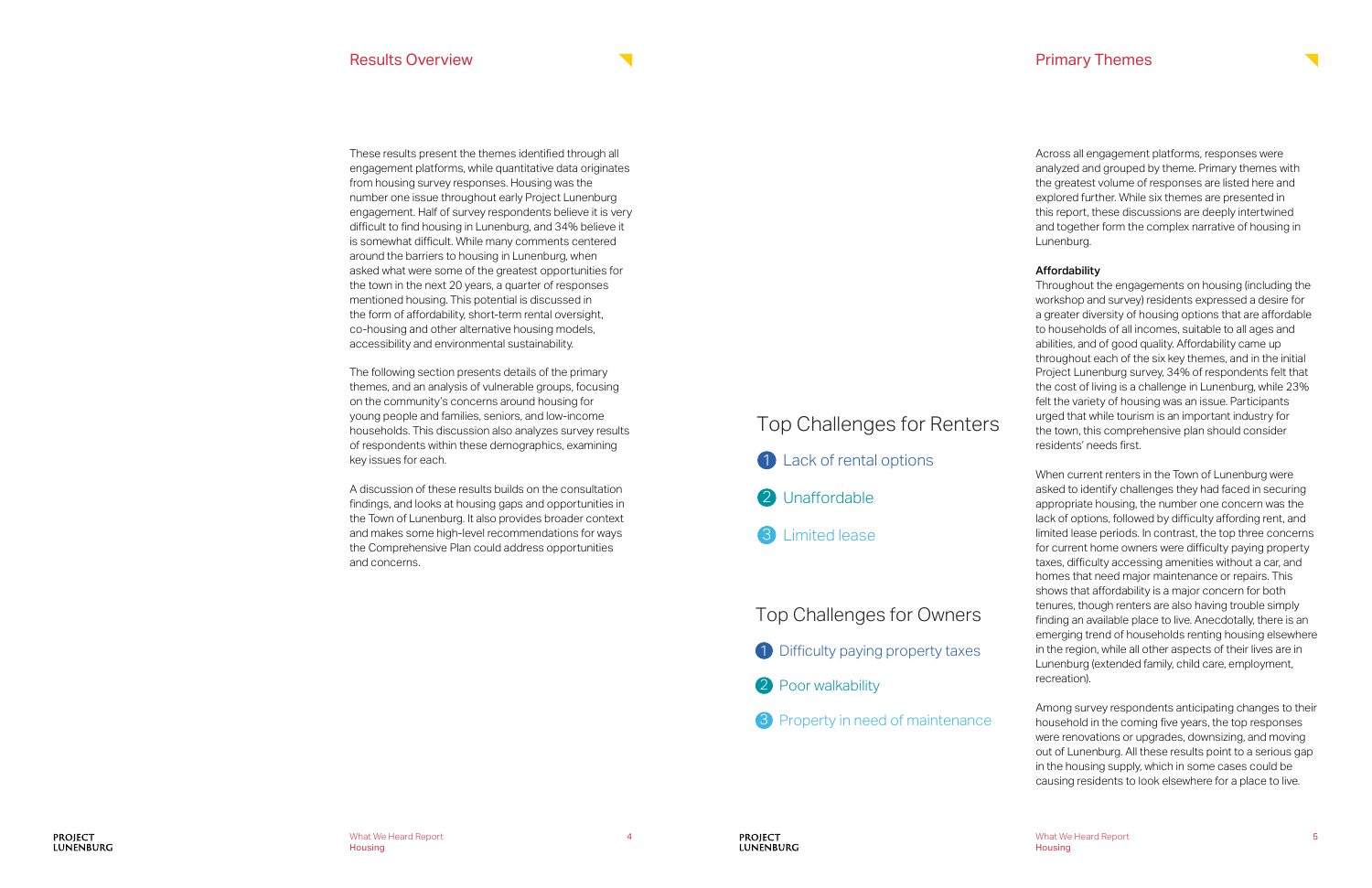Participants felt almost unanimously that the town has a lack of suitable and affordable long-term rentals. As a town with a strong tourism sector, Lunenburg transforms in the summer and many rental units become short-term rentals for visitors. Paired with the influx of seasonal workers, the warmer months are difficult for many renters. Participants cited employees who cannot find a place to live in Lunenburg, and opt instead for long commutes. Workshop discussions raised the idea for a rental inventory, with additional organizing available to match home-share owners and tenants. Participants suggested that it may be necessary to provide incentives for landlords to provide rental properties, whether financial or otherwise, as well as improved standards and enforcement of rental housing quality.

Housing was the most discussed topic on the participatory map, and users voiced recommendations for locating a new multi-unit development which could contain rental housing and condos. Regardless of tenure, there is debate about whether new housing developments are suited to the waterfront as well as the Blockhouse Hill. Some identified their support for midrise, mixed use housing and infill development within Old Town. The heritage character and designation of Lunenburg homes is greatly valued by residents, though some worry it may be too restrictive for developers or home owners struggling to maintain or adapt their property. A few survey respondents felt particular affinity for contemporary developments which complement the heritage aspects of the town, showcasing the architectural evolution of Lunenburg homes.

understand the local housing need over time. Some comments focused on local governance, suggesting that Town leaders could take initiative in housing, and be open to new ideas and innovative collaboration. Respondents advocated for regulations which respond to developing trends and allow flexibility in housing, providing the framework necessary for an affordable and diverse housing stock. Some participants noted the usefulness of continuous data collection and Figure 3: Preferred approaches to improving the affordability or analysis that monitors important indicators to properly

availability of housing



Figure 5: Opinion: require registration of full homes or apartments

<span id="page-4-0"></span>

#### Short-Term Rentals

Following affordability, the short-term rental market was the second most discussed theme throughout the engagements. Short-term rentals like those advertised on Airbnb or Home Away can boost tourism, but they are also viewed as a threat to the local accommodations industry. When survey respondents were asked to rank their preferred approaches to the improvement of housing availability and affordability, the majority (27%) selected regulation of short-term rentals as their first priority, but with 13% selecting this as their lowest priority, there was some divergence on this topic.

Though there were many conflicting thoughts about short-term rentals in the town, most participants felt it is important to balance both the costs and benefits of this housing phenomenon. There was a belief among respondents that short-term rentals enable affordable homeownership for some by providing a supplementary income as they either rent out a room regularly or their full house during vacations. On the other hand, responses indicated that much of this housing stock could also be a valuable source of long-term rental in a community where residents feel it is hard to come by.

Workshop participants generally felt that the troubling issue was not hosts renting out their primary residences or private rooms, but secondary residences and summer vacation homes not occupied by local residents. In order to manage these secondary residences in particular, workshop participants were interested in exploring regulatory options. A few short-term rental hosts also participated in the engagements, saying that their units are housing stock which would not otherwise be available for long term rental due to the poor suitability of the design or owners' personal comfort. Some participants echoed this, noting that Lunenburg's affordable housing issue did not begin with Airbnb, and emphasized the need to incentivize new long-term rental units.

### Primary Themes (Continued)







Figure 6: Opinion: limit the number of units operated by one host



Figure 7: Opinion: require registration of single rooms in a home

**PROJECT LUNENBURG**  Housing

 $\overline{\phantom{0}}$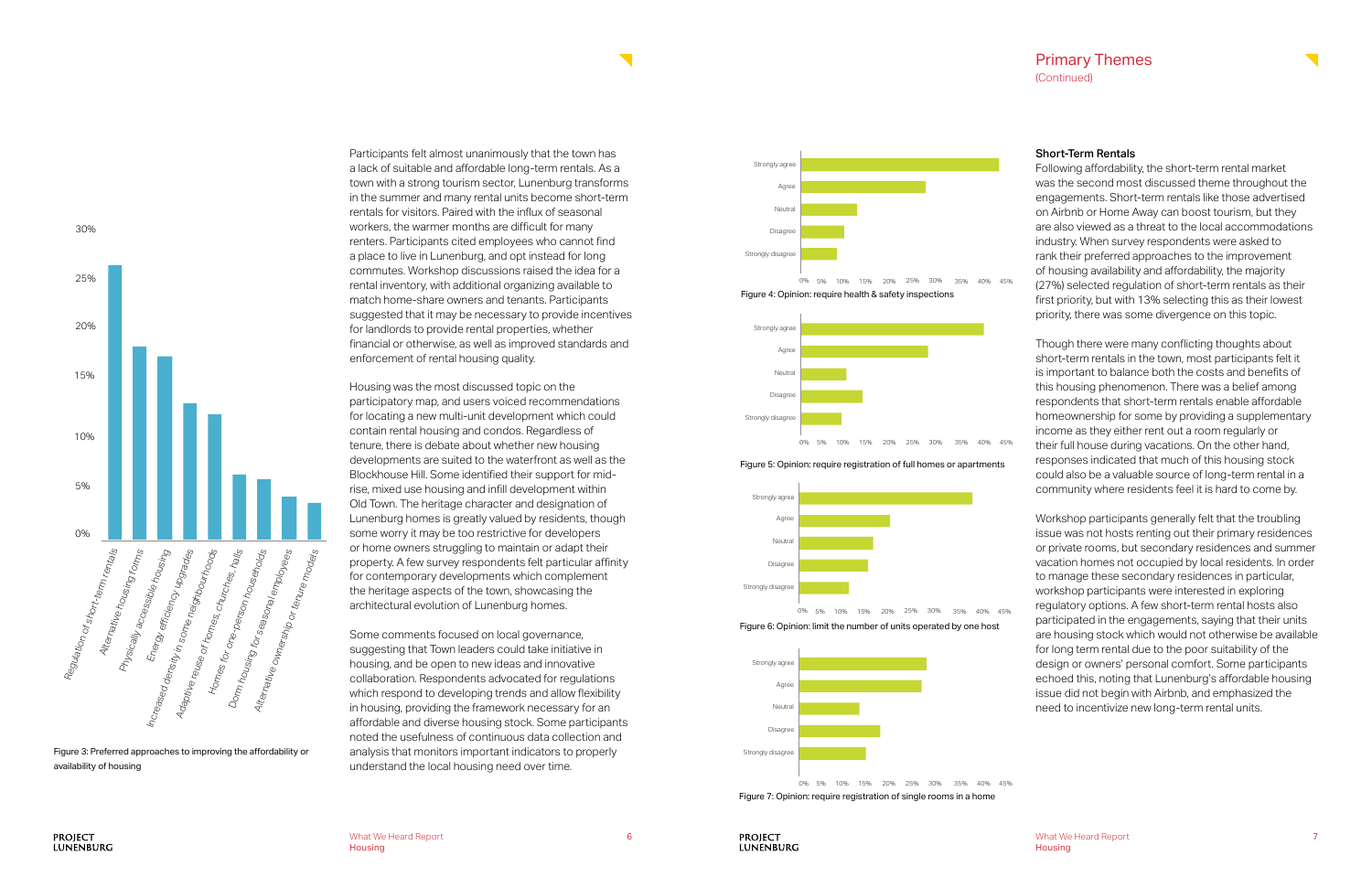<span id="page-5-0"></span>One survey question asked respondents to indicate their level of agreement with 11 different short-term rental regulation strategies. Options that respondents most agreed upon were:

- Require health and safety inspections
- Registration for rental of full homes or apartments
- Limit the number of properties rented by one host

Some also showed interest in requiring the registration of single rooms in a home, though there was strong divergence on this option. While regulation of secondary or primary residences were not preferred options in the survey, it was the focus of many workshop discussions. The strategies respondents showed the least interest in were limiting the number of days per year a property can be rented, applying a tourist tax onto nightly fees, and limiting the number of rooms listed within one property.

#### Co-housing & Other Alternative Models

Co-housing was one of the most discussed housing topics at the workshop and the most popular form of alternative housing in the survey. There is great interest in this model among residents, though some felt the current regulations are too strict to allow innovative forms of housing development. Workshop participants described a vision of a co-housing development consisting of dense clustered units of smaller energy efficient homes. Participants discussed possible dwelling types for this type of development, including pre-fabricated homes, tiny homes, laneway housing, secondary suites or separate units within larger single-detached dwellings. Participants felt it would be important to look to other Nova Scotian examples in order to create an affordable, multi-generational cohousing model appropriate for the Lunenburg context. Some individuals and local organizations have already begun looking into this possibility.

Workshop participants indicated that there would need to be support from the Town to guide a co-housing planning process and assist with infrastructure and servicing. Financial support would likely come from all levels of government, but the Town can create clear and permissive regulations which facilitate making cohousing a reality.

### Primary Themes (Continued)



Additional interest in co-operative housing development, land trusts, rent-to-own options and secondary suites reinforced the support for alternative housing models.

#### Accessibility

Survey respondents and workshop participants felt that physically accessible dwellings and onestorey homes are needed to support the town's aging population, particularly seniors that are looking to downsize. Accessibility benefits anyone with a permanent or temporary disability, and makes housing more comfortable and flexible for all current or future residents. Responses showed interest in new developments which make use of universal design concepts, saving time and funds on retrofitting down the road.

Densification and infill could increase the supply of housing in Lunenburg and allow population growth, but it can also ensure new and existing amenities are in close proximity to housing. Residents strongly value the walkability of this community, and being able to walk to everyday necessities makes housing more affordable and accessible. The survey showed some argument over the concept of increased housing density, though there was no discussion of what types of density were in question, or to what extent.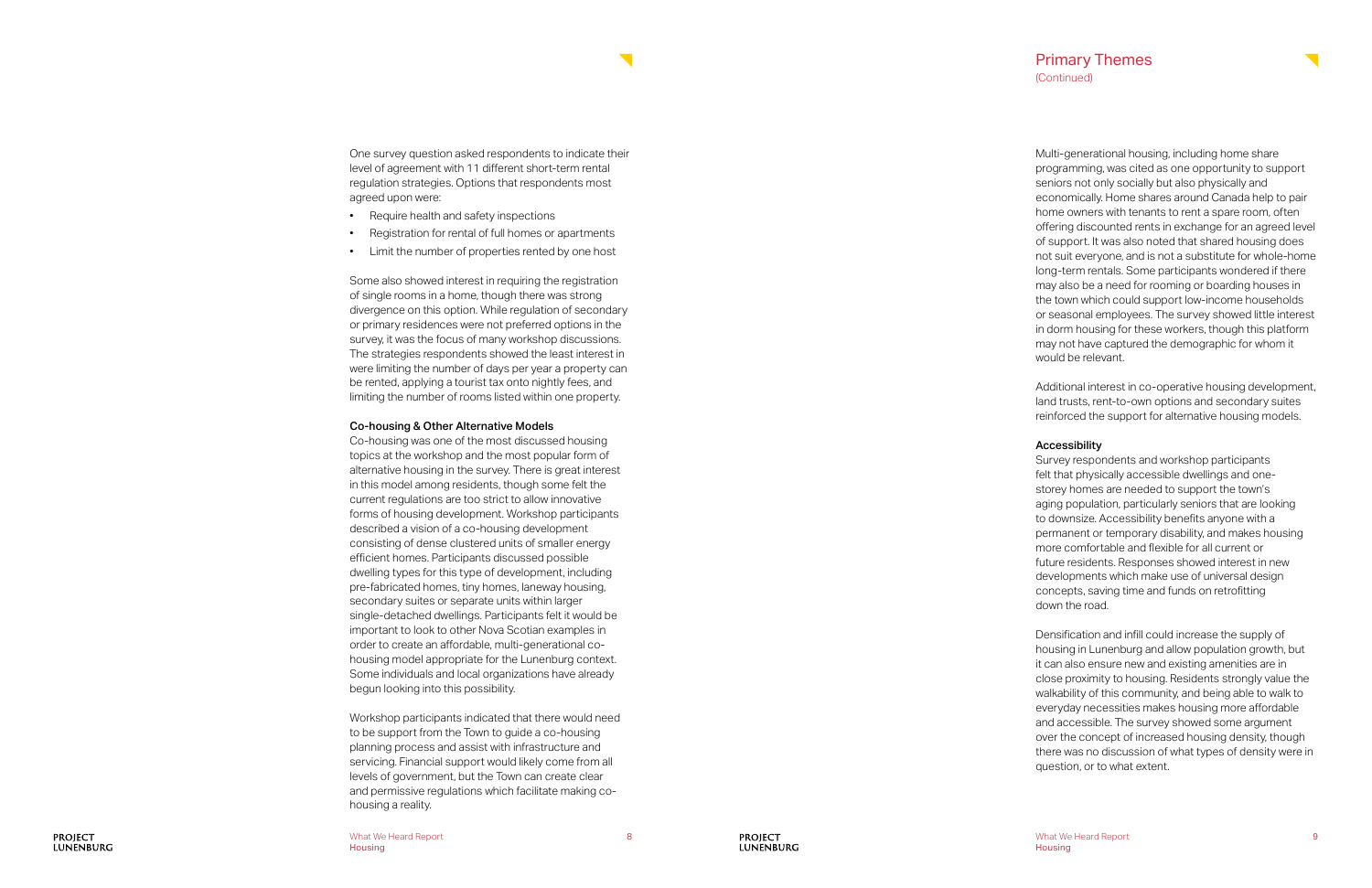<span id="page-6-0"></span>Respondents placed an emphasis on protecting existing open space, and some mentioned the possibility of housing paired with shared spaces for residents (similar to the co-housing concept).

Supportive housing programs provide affordable housing with built in healthcare or social supports, and some workshop participants mentioned the value of encouraging this housing model. Supportive housing is often aimed at low-income households or people who have trouble securing housing, and can provide supports related to drug use and addictions, physical or cognitive disabilities, and mental illness. Small options homes are community homes which provide in-home support typically for three or more people with disabilities, a housing type which is not currently available in Lunenburg.

#### Environmental Sustainability

Participants were enthusiastic about moving away from traditional energy, towards more efficient options. Throughout the engagements there was much excitement about the possibilities of both active and passive solar energy in Lunenburg. Individuals expressed a desire for net-zero housing, which produces at least as much energy as it consumes, and added that this could be possible through innovations in wind and solar. The engagements showed an interest in both building codes and heritage designations which adapt to accommodate green building techniques, and some residents have questions about how this will affect heritage designation.

Some participants commented on the need to examine the impacts of sea level rise on both infrastructure and housing. Storms, flooding and erosion will continue to have major impacts on existing and future housing stock, so participants felt regulations which adapt to future water levels and protect residents is crucial.

### Vulnerable Groups Themes

#### Young People & Families

Among survey respondents under 35, household sizes were larger, as many young families fall within this age bracket. In contrast to the full survey sample, this demographic had fewer homeowners, though the distribution among income brackets was similar.

There was a strong feeling that if Lunenburg is to grow or avoid becoming solely a tourist community, it will need to attract young families and individuals. The aging population will require additional supports, amenities and healthcare, all of which must come with working age people willing to live in or commute to Lunenburg. Experiences with young people moving away or turning down Lunenburg jobs due to lack of suitable yearround housing were concerning for many residents. Anecdotally, some young homeowners and prospective buyers are concerned with the percieved recent surge in the listing price of homes.

While younger survey respondents were not as concerned about the limited lease periods in Lunenburg rentals, higher proportions of younger people face challenges with the affordability and availability of rentals, issues that many participants felt disproportionately affect young people. This demographic was more likely to have difficulty paying property taxes and utilities (as echoed across engagement platforms) though maintenance costs were less of a concern, as young home owners have often only recently purchased their homes.

As young home owners tend to have families, none were in search of a smaller housing option, and there was less interest in both accessibility and alternative housing models. More young renters are concerned with the walkability of their neighbourhoods, and have difficulties accessing amenities without a car.

Workshop participants suggested lower property taxes and waiving the deed transfer tax could help first time buyers in purchasing a house. Rent-to-own options could also lessen this gap, and many participants showed support for this option.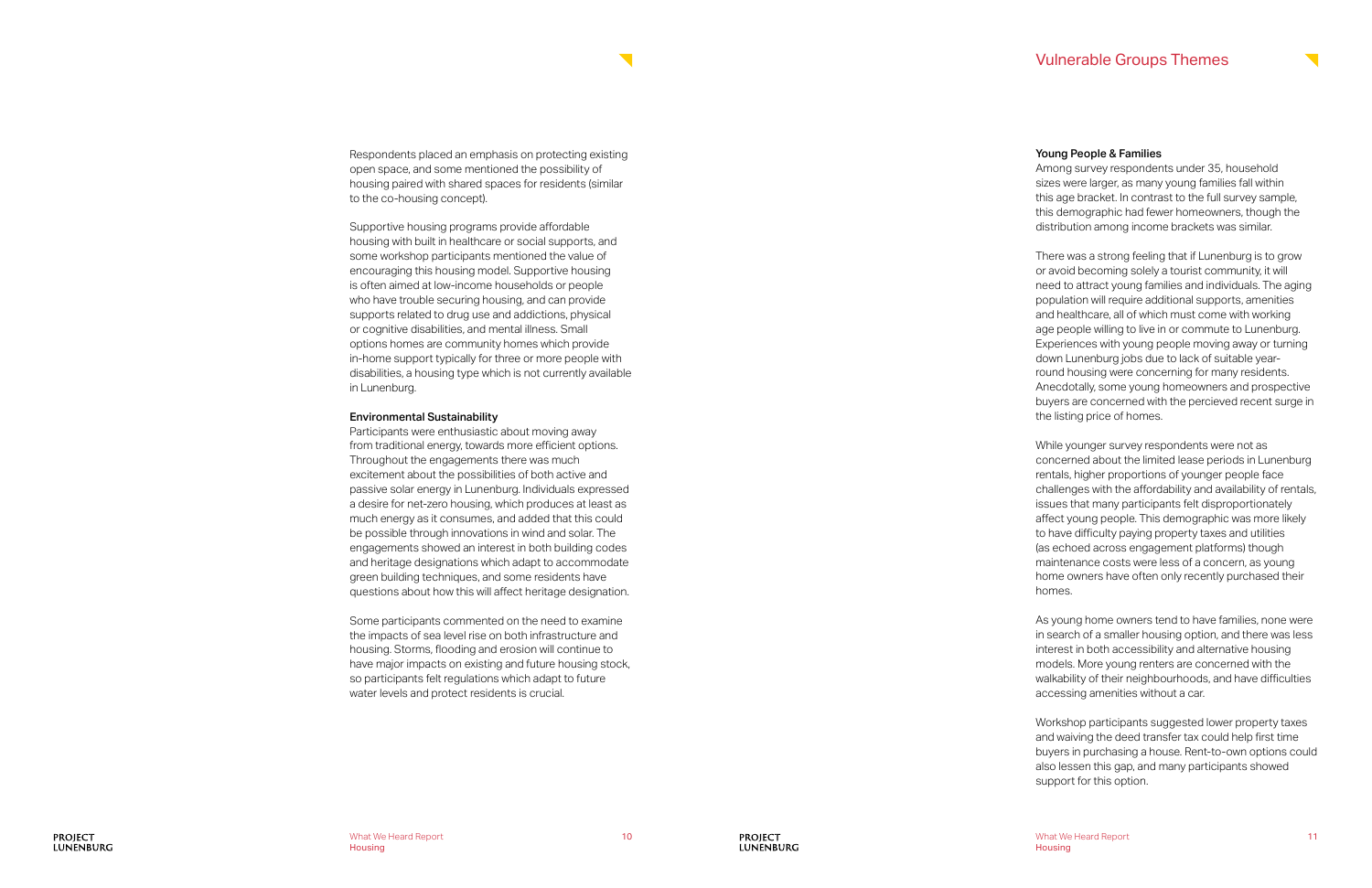#### <span id="page-7-0"></span>Seniors

Housing survey respondents over 65 had smaller household sizes and larger proportions of home ownership. Seniors were underrepresented in the upper income groups (over \$85,000), while households making between \$25,000 and \$34,999 and between \$65,000 and 84,999 were overrepresented.

Survey results show that accessibility is an important issue for seniors, and respondents felt that financial assistance for accessible retrofits and aging in place could be a major boon to seniors in Lunenburg. Some participants were concerned about the restrictions heritage designations may place on the affordability of maintenance in general, and accessibility creates another layer of difficulty. Responses showed a desire for new or renovated homes which are single-storey and of universal design, to help bridge the gap since the majority of homes are two-storey dwellings. A few participants noted a need for pet friendly buildings, particularly for senior renters wanting to stay active.

While fewer seniors felt that it is difficult to find housing, this age group may simply have fewer recent movers, considering the high proportion of home ownership. In contrast to younger respondents, the survey shows more seniors in need of a smaller housing option, while fewer faced difficulties paying property taxes. Although many senior respondents were hoping to downsize, significantly fewer were considering moving out of Lunenburg when compared with the full sample. This indicates a need for new housing within Lunenburg that is smaller, accessible and walkable.

 $\overline{\phantom{0}}$ 

#### Low-income Households

Low-income households, for this report defined as households earning \$44,999 or less, are most vulnerable to housing poverty. Although it is estimated that households would need to earn at least \$51,160 to afford the average mortgage in Lunenburg, survey respondents in this category were evenly split between renters and homeowners. Low-income respondents consisted of more individuals living alone and fewer large households, and both young people and seniors were overrepresented in this category. Reflecting national trends, respondents identifying as women were more likely to be low-income (though the full survey sample size also showed an overrepresentation of women).

The main challenges faced by both tenure types were cost-related. Across all income groups, renters' key challenge was a lack of options, though more lowincome respondents faced issues with unaffordable rent and utilities. Low-income owners also have difficulty paying utilities, and a high proportion have properties needing repairs. Similar to senior respondents, and reflective of the small household sizes of both these groups, many low-income households are hoping to downsize. As anticipated, low-income respondents were more likely to find the search for housing very difficult, and were particularly in favour of improvements which addressed housing for single-person households and accessible housing.

### Vulnerable Groups Themes (Continued)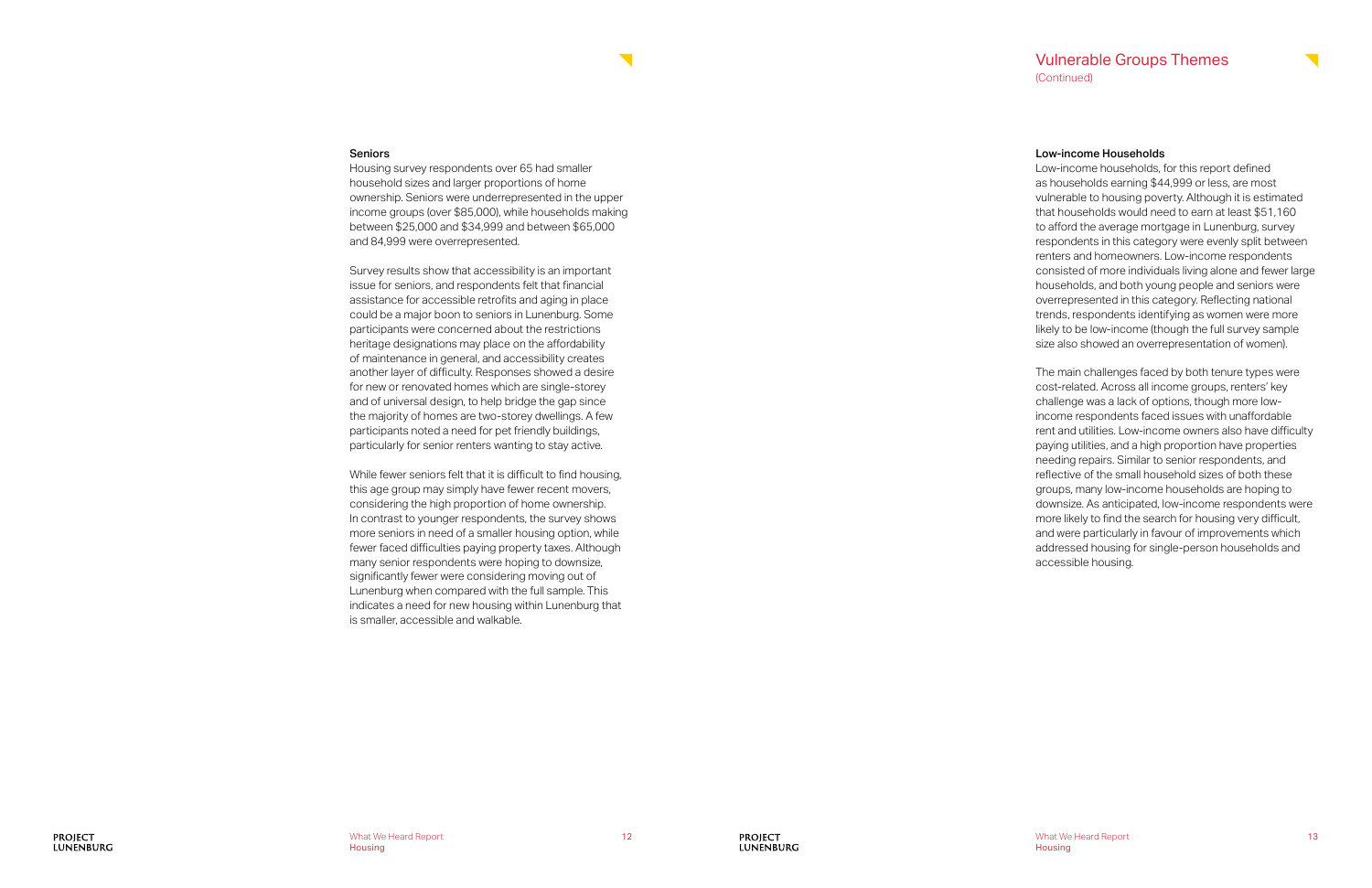<span id="page-8-0"></span>This community engagement heard from a range of residents, primarily from the Town of Lunenburg but also from the broader region. Participants advocated for a diversity of housing options within reach of all residents. Individuals showed support for a local government that is proactive on housing and that facilitates flexibility and collaboration among all sectors.

While affordability is a concern for both owners and renters, housing availability is primarily a rental issue. In Lunenburg the seasonality of rentals is paired with the seasonality of tourism and employment, creating a rush for summer housing. Participants recommended rental inventories, home share programs and long-term rental incentives for landlords which could help take the pressure off this housing market. Looking at the survey responses of lower-income households, any new affordable rental developments should also provide adequate supply for individuals living alone, and those with accessibility requirements.

Young adult and senior home owners are most likely to face affordability issues. Young people in Lunenburg struggle with paying property taxes and utility bills, so interventions that address affordable home ownership like rent-to-own could assist with some of these barriers. Senior home owners, on the other hand, face challenges paying for maintenance and repairs, so participants suggested financial assistance programs to support both older residents and the aging housing stock.

Heritage properties continue to draw many residents and tourists to the town, and there is no debate about the value of this built heritage, though many participants showed concern about the adaptability of heritage properties in the face of changing trends. Participants want to know how increased flexibility of heritage protection provisions could have the potential to improve affordability, particularly for senior home owners having difficulties covering the costs of maintenance and major repairs. There is a desire in the community to balance heritage conservation with new housing development, increased demand for renewable energy sources, and accessible housing.

Short-term rentals are one housing form that can enable affordable home ownership and bolster tourism, but they are also considered a threat to the availability of long-term rentals and the prosperity of traditional hospitality sectors. In order to balance these benefits and challenges, most participants agreed that some form of regulation is necessary, particularly for hosts renting out secondary residences. Survey participants responded positively to the possibility of requiring health and safety inspections, registration for the rental of full homes or apartments, and limiting the number of properties listed by one host, but there was some debate on the registration of single rooms in a home. Overall, participants felt it will be important for Lunenburg to put residents first, prioritizing housing over tourism accommodations.

Interest is piqued in multi-generational co-housing developments, particularly those which make use of alternative dwelling types like tiny homes and secondary suites. Clear, permissive regulations are needed to support this type of development and make the process simple for prospective residents. Home share, cooperative housing, land trusts and other models were also a main topic of discussion.

Housing models like supportive units and developments which incorporate shared open spaces or retirementfriendly options can also improve the accessibility of a community. Housing which is dense, walkable and close to amenities addresses not only physical and social accessibility but also environmental sustainability.

Other ways participants talked about sustainability was related to renewable energy sources and climate change. Standards and regulations which encourage solar energy investments and protect homes and infrastructure from sea level rise impacts like flooding and erosion are top of mind.

Moving forward, the results of this engagement will be incorporated into housing policy and recommendations within the Town of Lunenburg's Comprehensive Plan.

### **References**



Statistics Canada Census of Population, 2016.

What We Heard Report Housing